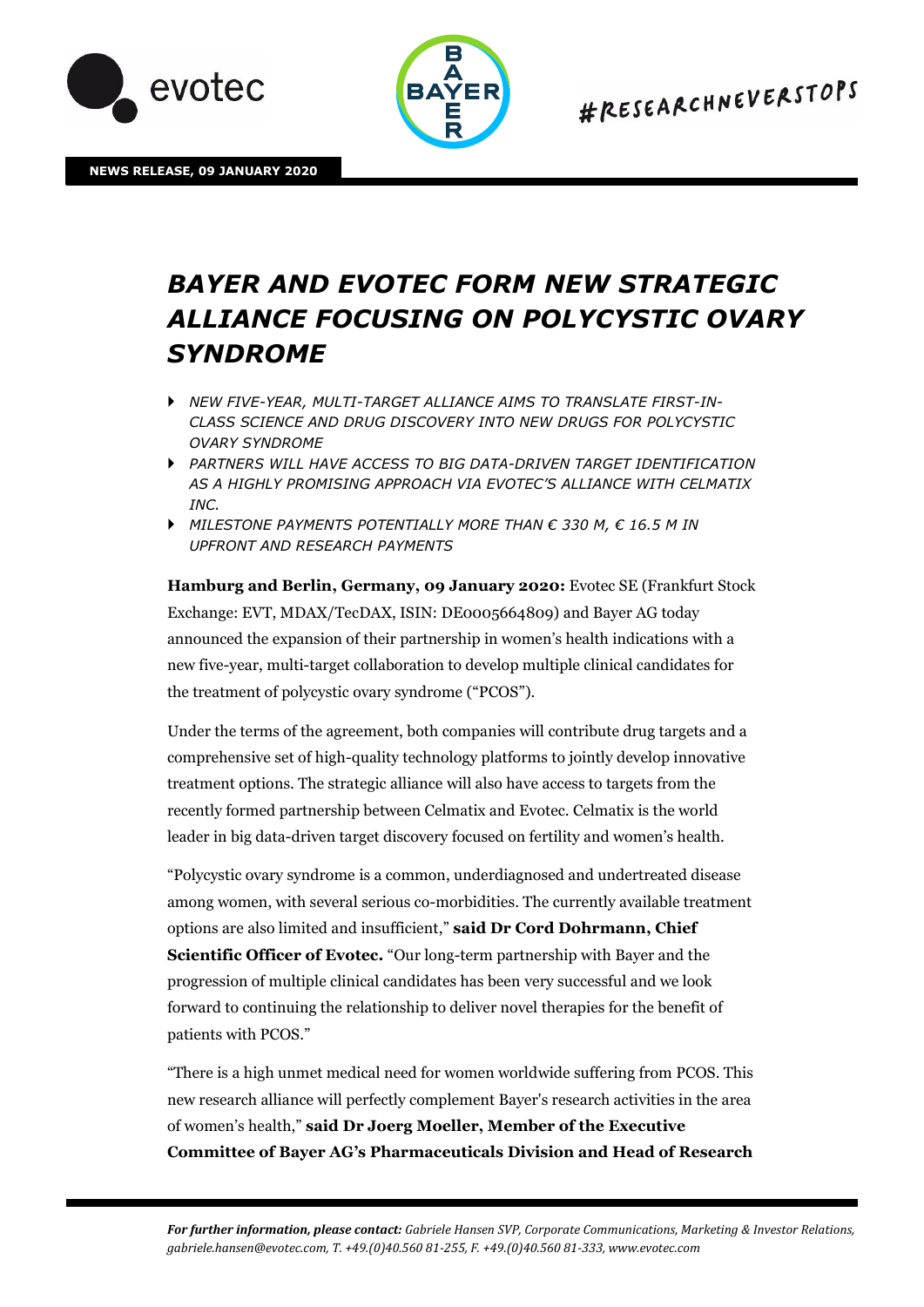**and Development.** "We look forward to joining our forces with Evotec in PCOS to develop new treatment options for women living with this often devastating condition."

Bayer and Evotec will share responsibilities during the pre-clinical development of potential clinical candidates. Bayer will be responsible for any subsequent clinical development and commercialisation. Evotec will receive € 6.5 m upfront payment and  $\epsilon$  10 m research payments over five years. In addition, Evotec might be eligible to receive pre-clinical, clinical and sales milestones of potentially over  $\epsilon$  330 m as well as royalties up to low double-digit percentages of net sales.

In 2012, Bayer and Evotec entered their first strategic five-year, multi-target alliance. The collaboration was successfully completed resulting in three clinical and one preclinical drug candidate currently advancing through development for the treatment of endometriosis. A second research alliance was initiated in 2016 to develop multiple clinical candidates for the treatment of kidney diseases.

### **About polycystic ovary syndrome ("PCOS")**

PCOS is the most frequent endocrine disorder in women linked to metabolic dysfunction and the most frequent cause of female infertility. 83% percent of infertility or pregnancy complications may be caused by PCOS. It is estimated that PCOS occurs in 5-10% of women. PCOS has a high unmet medical need due to limited treatment options. PCOS is characterised by high levels of androgens (male hormones such as testosterone) produced in the ovaries, adrenals and fat tissue leading to the typical skin signs of androgen access such as hair loss and acne. Ovarian cysts give the syndrome its name and are associated with irregular menstrual cycle and the above described infertility. 80% of PCOS patients suffer from obesity and more than half are afflicted with insulin resistance, both driven by this endocrinological disorder. While the underlying cause of PCOS is largely unknown, genomic studies underpin a strong genetic background.

## **About the Evotec-Celmatix partnership in women's health**

In October 2019, Evotec and Celmatix, a precision medicine company with a proprietary multi-omics platform, announced a partnership to develop pre-clinical programmes in prevalent but underserved conditions affecting women's reproductive health, including PCOS, endometriosis, and infertility. In this research collaboration, Evotec is responsible for medicinal chemistry, *in vitro* and *in vivo* pharmacology, in